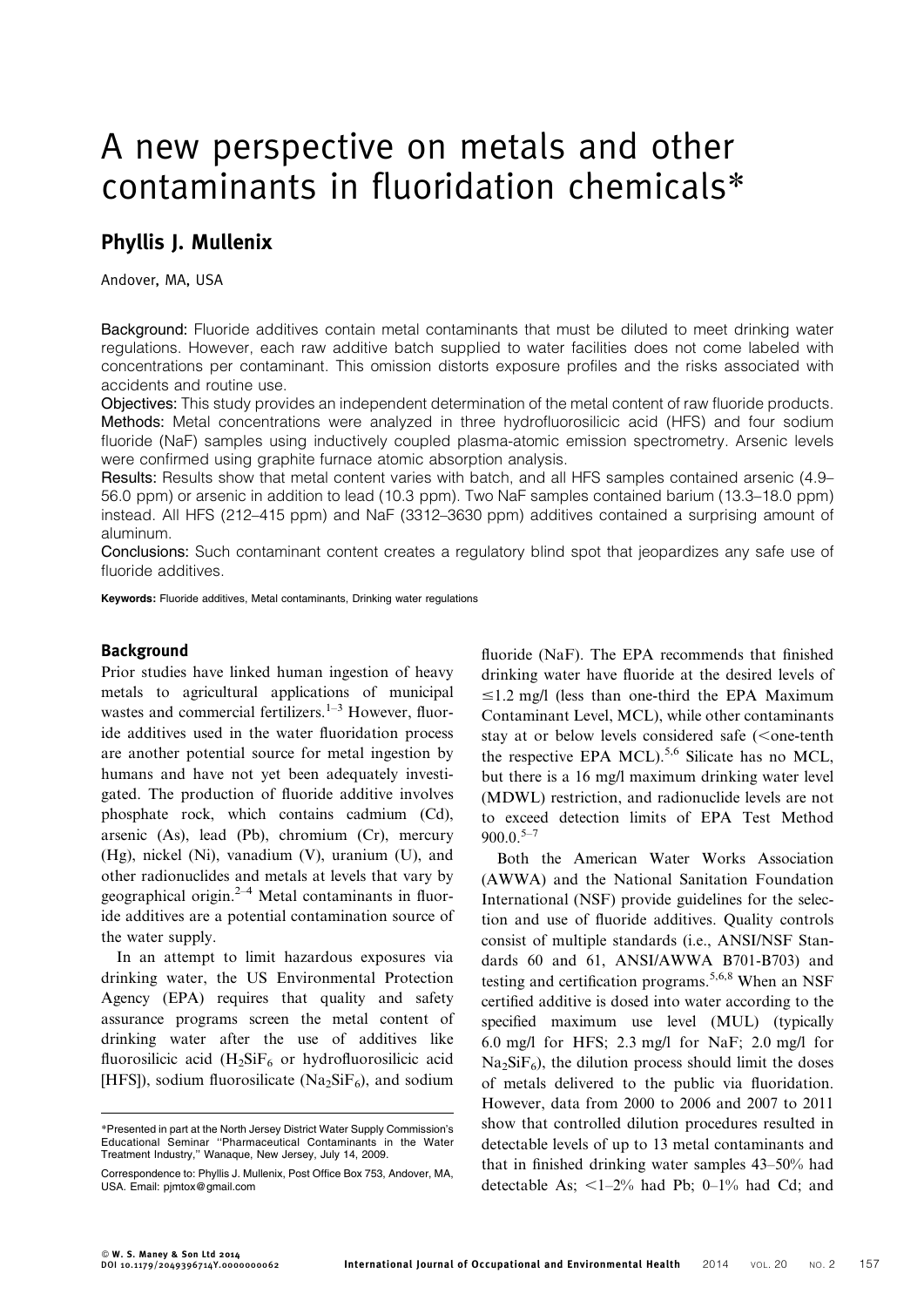$\langle 1\%$  had Cr.<sup>5,6</sup> Controlled dilution is intended to restrict contaminants to concentrations at or below the ANSI/NSF Standard 60 single product allowable concentration (SPAC) limits (0.1 MCL for contaminants except fluoride) and thereby lessen concern for metal exposure originating from fluoridation.

The controlled dilution process does not protect public safety in the case of accidents and therefore it is necessary to shift focus from regulation of diluted fluoride products to raw fluoride additives – which are never contaminant free. In the United States, state and local agencies are responsible for regulating the use of raw fluoride additives and on numerous occasions these authorities have had to deal with mishandling accidents. $9-22$  Such accidents fall into one of three categories: water distribution overfeeds (fluoride levels  $\geq 4$  or  $\geq 7$  mg/l in school systems); non-overfeeds (fluoride levels  $>1.2$  mg/l but <4 or  $\leq$  mg/l in school systems); and industrial accidents during the handling, transport, or storage of additives at or near water treatment facilities. Regardless of category, fluoride is typically the only contaminant identified or monitored during accidents. Overfeed accidents occur when the MUL is exceeded and excess fluoride additive enters the drinking water. This can result in illnesses in children and adults, attributed to fluoride and not to fluoride combined with other contaminants such as As and Pb. $^{23-26}$  In non-overfeed accidents, the public may not be informed for up to 12 months that their drinking water has fluoride levels $>1.2$  mg/l as long as the MCL of 4 mg/l is not exceeded. Furthermore, the public is never informed about the concentration levels of the other contaminants also present in the water.

In an industrial accident in Utah where a water facility storage tank ruptured and released 300 gallons of HFS, authorities anticipated the high levels of fluoride (495 ppm) in the nearby waterway, but did not anticipate the coexisting 42.6 ppb arsenic discovered during the follow-up investigation. The manufacturer's material safety data sheet (MSDS) on file for the spilled HFS did not warn of any potential arsenic content.<sup>27</sup> This example demonstrates how gaps in regulation allow unreported metal content to become potential health risks during accidental exposure to raw or improperly diluted fluoride additives.

Contaminant content defines exposure and determines health impact. It is well established that batchto-batch variation in contaminant content can change biological response and that even trace amounts of contaminants can lower the threshold dose for an effect, particularly when there are synergistic interactions and the overall effect is greater than the sum of effects caused by contaminants acting alone.<sup>28</sup>

Synergism between contaminants fosters an underestimation of risks, like that occurring with combinations of Pb, As, Cd, and Cr or fluoride coexisting with aluminum or beryllium.<sup>29-35</sup> Combinations of contaminants can also trigger chemical degradation, generating decomposition products with toxicity greater than that of the original compounds. In a previous trace contaminant study of commercially available HFS samples, one in four samples had signs of decomposition where an unexpectedly high level of hydrofluoric acid (3.3%) exceeded the AWWA standard  $(1\%)$ .<sup>36</sup>

The MSDS's for fluoride additives do not specify threshold limit values for decomposition products such as hydrogen fluoride. While they do warn against combining fluoride with metals to avoid corrosion, they do not describe the risks that decomposition creates for workers as a result of airborne contamination. Although the MSDS's for HFS and NaF additives list a threshold limit value (TLV) of 2.5 mg(F)/ $m<sup>3</sup>$ , they avoid the 0.5 ppm TLV  $(0.41 \text{ mg}(F)/m^3$  at  $25^{\circ}\text{C}$  and 760 Torr) for occupational exposure to hydrogen fluoride.<sup>37</sup> This incomplete disclosure can result in unexpected outcomes, like that encountered by manufacturers of fluoroether compounds (i.e. sevoflurane) when trace amounts of metal oxides from metallic or glass surfaces of containers or medical devices initiated chemical degradation to form highly toxic levels of hydrogen fluoride, hydrofluoric acid, and silicon tetrafluoride.<sup>38-41</sup> Any metal initiated degradation of fluorinated compounds is important to consider, especially since drinking water increasingly contains fluorinated pharmaceuticals. $42,43$ Beryllium oxyfluoride, barium fluoride, or magnesium fluoride are acutely more toxic than compounds such as sodium fluoride, calcium fluoride, or magnesium oxide.44–46 Given established hierarchies in potential toxicity, it is important to consider the risks associated with the combination of metals and fluoride in an exposure scenario.

To understand the risks associated with using fluoride additives, it is necessary to first evaluate the metal content of the raw fluoride product before the application of controlled dilution procedures. While NSF programs require annual unannounced inspections of fluoride additive suppliers, inspection results are kept private by nondisclosure agreements to protect business interests. There is no routine screening for discrepancies between inspection results and the manufacturer's Certificate of Analysis or MSDS sent with each additive batch.<sup>5,6</sup> Description of the metal content of raw additives is typically limited to total percent levels (i.e., heavy metals such as lead,  $\leq 0.0200\%$ ) and not the actual concentration of metal per batch. Furthermore, many of the additives imported to the US have errors in their Certificates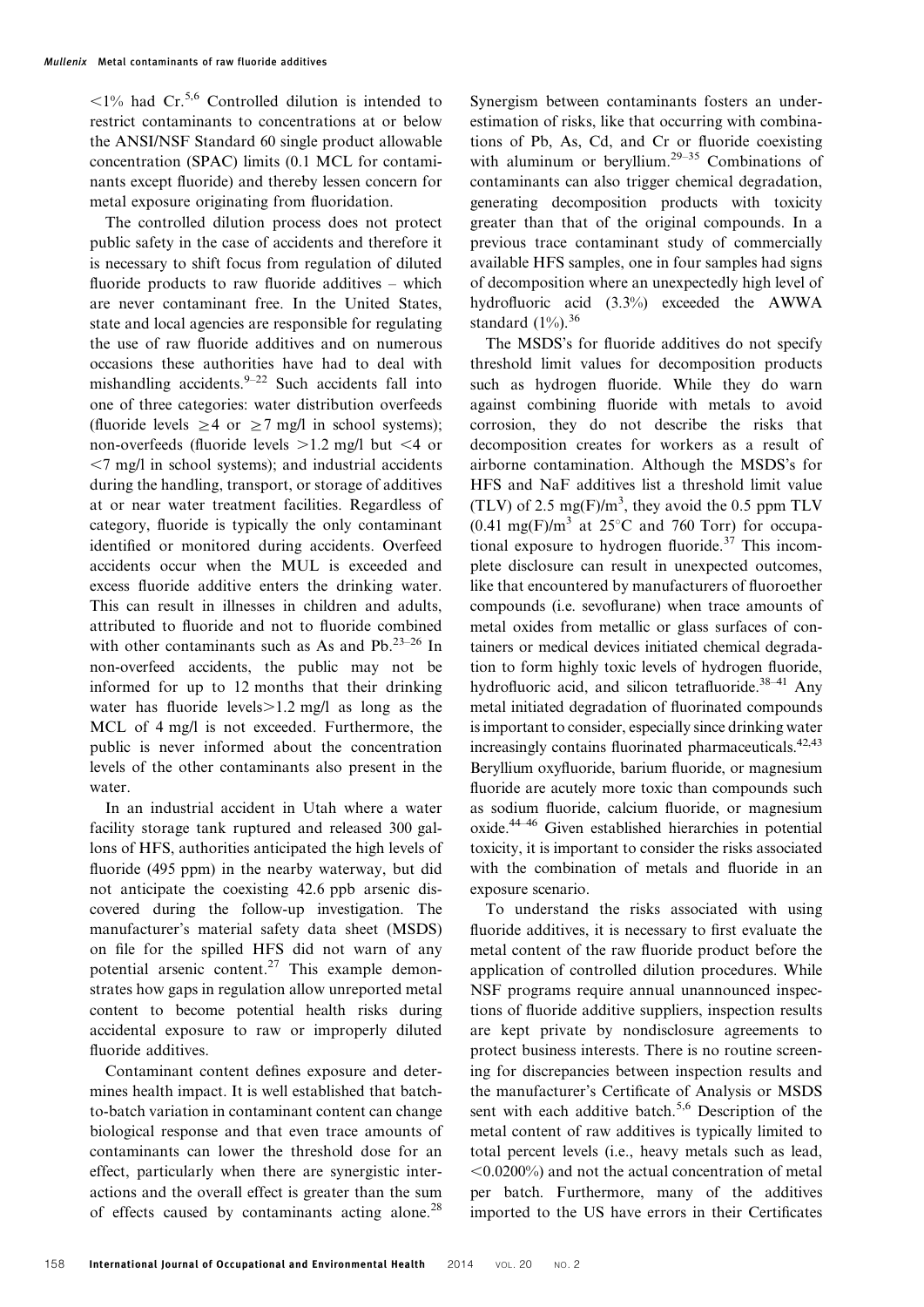of Analyses.<sup>27</sup> Regardless, there are currently no routine measures of metal content per additive batch before use. Currently, fluoride additive purchases are based on AWWA and NSF Standard 60 certification, availability, and cost, but not on metal contaminant content. As of 2013, only one New Hampshire water facility had a low arsenic requirement for fluoride additives (personal communication, D. Paris, Manchester Water Treatment Plant). Utah recently passed legislation (HB 72) requiring the full disclosure of metal contaminant levels in raw fluoride additives.<sup>47</sup>

The aim of this study was to analyze the metal content of NSF certified raw fluoride additives. Unlike previous studies of additive chemical composition, the analyses presented in this study are independent of chemical supplier data, address both liquid (HFS) and solid (NaF) forms of fluoride additives, and focus on multiple metals, not just arsenic.<sup>36,48</sup> This paper also expands on safety considerations in the event of an accident, arguing that NSF's dilution approach, which focuses on one contaminant at a time, is inadequate. Such data are crucial as water facilities that fluoridate are adding potentially harmful contaminants, some carcinogenic, to drinking water.

# Methods

#### Fluoride additives

All the fluoride additives analyzed in this study were commercially available products intended for fluoridation use at US water facilities.

Three HFS additives (HFS-1, HFS-2, and HFS-3) from different batch shipments were selected for study. Each sample was a clear liquid and consisted of 23–25% acid. The HFS additives originated from the US or Mexico (Juarez) and were labeled as AWWA/NSF certified. The origin of individual samples could not be established because manufacturer shipments were stored in common bulk tanks not cleaned between batches. The HFS samples selected for laboratory study were shipped and stored in polyethylene containers prior to analysis.

Four samples of solid fluoride additives were obtained for laboratory testing. One NaF sample (NaF-1) was in white powder form, while the remaining samples (NaF-2, NaF-3, and NaF-4) were in granular form. Each sample was taken from a different batch shipment and all samples selected for laboratory analysis were shipped and stored in individual Teflon containers. All NaF samples originated from Shanghai, China and met AWWA and NSF Standard requirements. Cross-contamination between domestic and foreign made dry additives was unlikely because US production ceased years ago. In contrast, cross-contamination between shipments of different fluoride compounds, some intended for purposes other than fluoridation, could not be ruled out. Cross-contamination between fluoride salts originating from different countries could also not be ruled out. US suppliers repackage foreign made fluoride salts using the same equipment regardless of source and there is no wet cleaning between uses.

# Analytical procedures

All fluoride additive samples required dilution in order to be within the analytical range of the testing instruments. Concentration levels of aluminum, antimony, arsenic, barium, beryllium, cadmium, calcium, chromium, copper, iron, lead, magnesium, manganese, molybdenum, nickel, potassium, selenium, silver, thallium, vanadium, and zinc were determined using EPA's Method 200.7 for inductively coupled plasma-atomic emission spectrometry  $(ICP).$ <sup>7</sup> Percentage levels of fluoride and sodium were determined for all additive samples and the percentage of silicon dioxide was determined in the NaF samples and in the samples of HFS-1 and -2. The ICP determined arsenic results were confirmed by reassessment of levels using Graphite Furnace Atomic Absorption (GFAA) analysis.

# Report values

Concentration values (micrograms per milliliter for liquid additives and micrograms per gram for solid additives) were expressed as parts per million (ppm) and reported when they equaled or exceeded the method detection limit (MDL) established per analyte. All concentration levels presented in the results, including those for MDL determinations, were from the raw (undiluted) fluoride additive. Each concentration value reported was an average of duplicate measures for intra-laboratory verification.

#### Results

Some of the results from the chemical analysis were consistent with the content expected of an AWWA and NSF certified fluoride additive. The 23–25% HFS samples contained 18–19% fluoride and sodium content of the four NaF samples met expectations (56%, NaF-1; 56.8%, NaF-2; 54.9%, NaF-3; and 57.4%, NaF-4). The sodium content of the HFS additives was 0.11% (HFS-1), 0.14% (HFS-2), and 0.05% (HFS-3). Based on two measurements, the  $SiO<sub>2</sub>$  content of the HFS samples ranged from 16.15% (HFS-2) to  $16.55\%$  (HFS-1). The SiO<sub>2</sub> content of the NaF samples was higher than expected: 24.6% in NaF-1, 26.6% in NaF-2, 26.0% in NaF-3, and 25.7% in NaF-4.

Of the 21 metal contaminants analyzed, 12 had concentration levels that were below established MDL's in the raw HFS and NaF additive samples. The contaminants with insignificant concentrations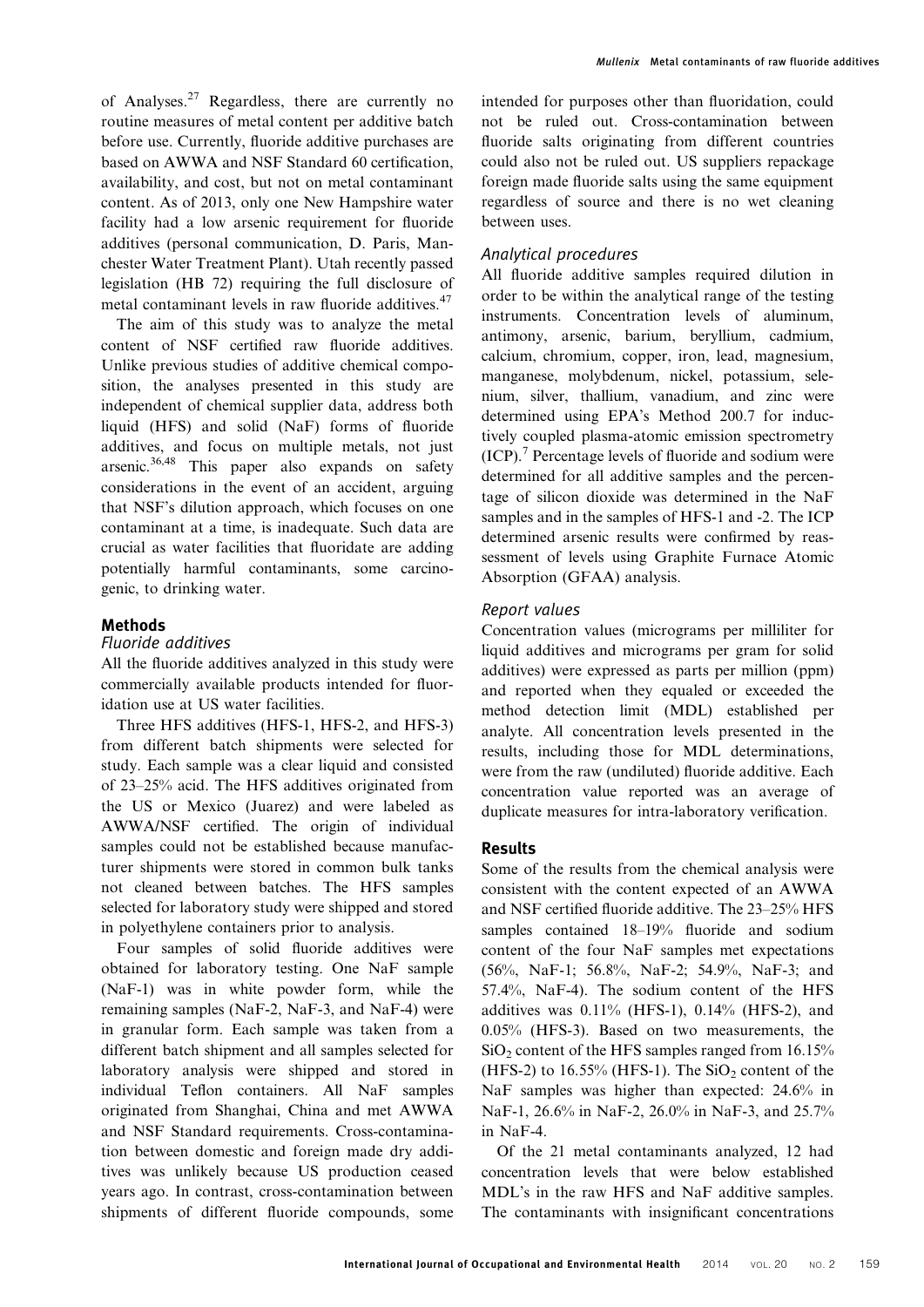Table 1 Contaminants with concentration levels below MDL's in raw 23–25% hydrofluorosilicic acid (HFS-1, -2, and -3) and sodium fluoride (NaF-1, -2, -3, and -4) additive samples

| Analyte       | $MDL*$ (ppm) |  |
|---------------|--------------|--|
| Antimony      | 10.0         |  |
| Beryllium     | 1.5          |  |
| Cadmium       | 2.0          |  |
| Chromium      | 10.0         |  |
| Copper        | 10.0         |  |
| Manganese     | 20.0         |  |
| Molybdenum    | 10.0         |  |
| <b>Nickel</b> | 15.0         |  |
| Selenium      | 25.0         |  |
| Silver        | 10.0         |  |
| Thallium      | 20.0         |  |
| Vanadium      | 10.0         |  |

\*Method detection limit

and the established MDL's per contaminant are provided in Table 1.

The remaining contaminants, including aluminum, arsenic, barium, calcium, iron, lead, magnesium, potassium, and zinc, had concentration levels that exceeded MDL's in at least one of the fluoride additive samples tested. The contaminant concentrations for the liquid HFS samples are presented in Table 2. Contaminant concentrations for the dry salt NaF additives are listed in Table 3.

Arsenic, lead, and zinc were found only in HFS additives. Arsenic in particular was present most consistently. The GFAA analysis confirmed reportable levels of arsenic in the three HFS additive samples (4.9, 34.0, and 56.0 ppm, Table 2). The HFS sample with the lowest arsenic level also contained a reportable level of lead (10.28 ppm, HFS-3, Table 2).

Barium was the only metal contaminant found exclusively in NaF additive samples (13.3 ppm, NaF-1 and 18.0 ppm, NaF-3; Table 3). Reportable levels of aluminum, calcium, iron, magnesium, and potassium were found in both the liquid and dry salt fluoride additives and concentration levels were similar in HFS and NaF samples. Concentration levels of potassium and aluminum were higher in the dry salt additives; with aluminum concentrations in the NaF samples nearly 10-fold higher than those in HFS samples. In general, aluminum was the contaminant with the highest concentration levels.

# **Discussion**

This study demonstrates that the metal contaminant content of raw fluoride additives is highly batchdependent. There was as much as a 10-fold difference between batches in the concentration levels of arsenic, lead, and barium, contaminants classified as a risk to human health by the National Primary

Table 2 Metal contaminant concentrations found using ICP analysis of raw 23–25% hydrofluosilicic acid additives (HFS-1, -2, and -3). Values are not corrected for density of 1.2 g/ml

| Analyte   | $MDL^*$ (ppm)   | HFS-1 (ppm)      | $HFS-2$ (ppm)    | $HFS-3$ (ppm)   |  |
|-----------|-----------------|------------------|------------------|-----------------|--|
| Aluminum  | 10.0            | 415.0            | 385.0            | 212.2           |  |
| Arsenic   | 15.0            | 38.1             | 20.6             | $<$ 15.0        |  |
|           | $2.0^{\dagger}$ | $56.0^{\dagger}$ | $34.0^{\dagger}$ | $4.9^{\dagger}$ |  |
| Barium    | 5.0             | < 5.0            | < 5.0            | < 5.0           |  |
| Calcium   | 25.0            | 84.5             | 89.3             | 90.9            |  |
| Iron      | 5.0             | 714.0            | 173.0            | 27.6            |  |
| Lead      | 10.0            | $<$ 10.0         | $<$ 10.0         | 10.3            |  |
| Magnesium | 25.0            | 30.9             | 31.6             | 32.2            |  |
| Potassium | 50.0            | 80.0             | 68.0             | < 50.0          |  |
| Zinc      | 10.0            | 27.3             | $<$ 10.0         | $<$ 10.0        |  |
|           |                 |                  |                  |                 |  |

\*Method detection limit.

<sup>†</sup>Value determined using GFAA and a dilution of 0.1 ml/100 ml.

|  | Table 3 Metal contaminant concentrations found using ICP analysis of raw sodium fluoride additives (NaF-1, 2, -3, and -4) |  |  |  |  |  |  |  |
|--|---------------------------------------------------------------------------------------------------------------------------|--|--|--|--|--|--|--|
|--|---------------------------------------------------------------------------------------------------------------------------|--|--|--|--|--|--|--|

| Analyte   | $MDL^*$ (ppm) | NaF-1 (ppm)                             | NaF-2 (ppm)                             | NaF-3 (ppm)          | NaF-4 (ppm)                             |  |
|-----------|---------------|-----------------------------------------|-----------------------------------------|----------------------|-----------------------------------------|--|
| Aluminum  | 10.0          | 3393.0                                  | 3630.0                                  | 3397.0               | 3312.0                                  |  |
| Arsenic   | 15.0          | $<$ 15.0                                | $<$ 15.0                                | $<$ 15.0             | $<$ 15.0                                |  |
|           | $2.0^\dagger$ | $<$ 2.0 <sup><math>\degree</math></sup> | $<$ 2.0 <sup><math>\degree</math></sup> | $<$ 2.0 <sup>†</sup> | $<$ 2.0 <sup><math>\degree</math></sup> |  |
| Barium    | 5.0           | 13.3                                    | < 5.0                                   | 18.0                 | < 5.0                                   |  |
| Calcium   | 25.0          | 87.6                                    | 69.6                                    | 67.8                 | 64.8                                    |  |
| Iron      | 5.0           | 94.3                                    | 60.9                                    | 82.6                 | 58.7                                    |  |
| Lead      | 10.0          | $<$ 10.0                                | $<$ 10.0                                | $<$ 10.0             | $<$ 10.0                                |  |
| Magnesium | 25.0          | 41.4                                    | 49.4                                    | 40.8                 | 43.6                                    |  |
| Potassium | 50.0          | 192.0                                   | 221.0                                   | 346.0                | 171.0                                   |  |
| Zinc      | 10.0          | $<$ 10.0                                | $<$ 10.0                                | $<$ 10.0             | $<$ 10.0                                |  |

\*Method detection limit.

<sup>†</sup>Value determined using GFAA and a dilution of 1 g/100 ml.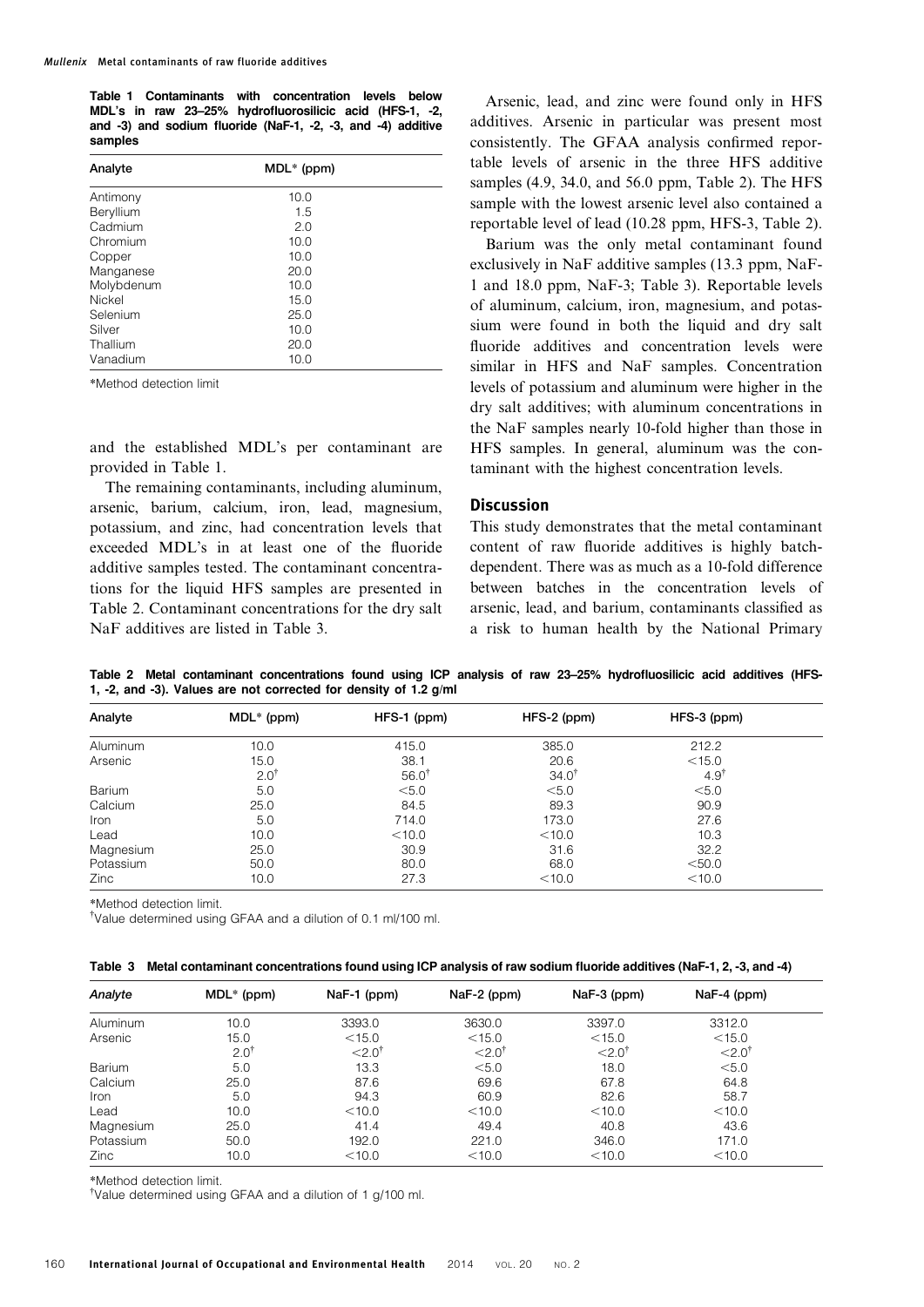Drinking Water Regulations.<sup>49,50</sup> As no two additive samples were found to have the same exposure profile in this study, assumptions about metal content are unreliable if based on manufacturer source or certification by NSF. Although the AWWA affirms the HFS purchasers' right to know the source of a raw product when manufactured outside North America, $\delta$  such information is meaningless when there is cross-contamination between HFS shipments stored in common tanks. Likewise, cross-contamination may impact metal content when all imported salt additives, regardless of source, chemical form, or intended usage are handled in the same repackaging equipment. The fact that NaF samples in this study were obtained from bulk supplies not yet repackaged, suggests that the unexpectedly high  $SiO<sub>2</sub>$  levels were more a function of mislabeling than cross-contamination. Contrary to label and lot number information, this analysis revealed that salt samples were likely an unidentified mix of NaF and  $Na<sub>2</sub>SiF<sub>6</sub>$ , two frequently used fluoride additives with different MUL's and chemical properties. Whether mislabeling or cross-contamination, the findings here indicate that users of fluoride additives can expect unpredictable amounts of metal contamination.

The only consistencies observed among the additives was that certain contaminants were always absent (e.g., antimony, silver, and vanadium), while others were always present (e.g., aluminum, magnesium, and iron). The absent contaminants are consistent with those absent in EPA test samples of tap, pond, and well water.<sup>7</sup> When compared to the content reported for other substances (Table 4), contaminant concentration levels of raw HFS additives were typically much higher than those found in tap water or in industrial or sewage treatment primary effluents.<sup>5–7,51</sup> Moreover, contaminant concentration levels in raw NaF additives were much lower than those reported for contaminated solids with two notable exceptions. Barium and aluminum levels approached those that the EPA found in samples of electroplating sludge, river sediment, and hazardous soils (Table 4). The high and unpredictable contaminant levels found in the samples indicate the upper limits of possible exposures during fluoridation accidents when dilution's mitigating influence is inaccurate or altogether absent. Thus, the results here indicate that NSF's dilution approach is inappropriate. Employees who handle fluoride additives require a fail-safe strategy that takes into account the variable and hazardous metal content of the additives, both for their safety and the safety of consumers.

Arsenic has been reported as the ''limiting constituent'' for HFS dosage when controlling contaminants

|         |  |  |  |  | Table 4 Measured contaminant levels in raw fluoride additives compared with measurements in environmental test |  |  |
|---------|--|--|--|--|----------------------------------------------------------------------------------------------------------------|--|--|
| samples |  |  |  |  |                                                                                                                |  |  |

| Analyte    | Concentration levels (ppm)<br>in raw fluoride additives* | Concentration levels (ppm) in aqueous<br>and solid matrices reported in the literature                                                                                                            |
|------------|----------------------------------------------------------|---------------------------------------------------------------------------------------------------------------------------------------------------------------------------------------------------|
| Arsenic    |                                                          |                                                                                                                                                                                                   |
| <b>HFS</b> | $4.9 - 56.0$                                             | 0.0006 or 0.00166 average in tap water fluoridated<br>by NSF certified HFS <sup>†</sup> ; <0.02 in industrial effluent <sup>‡</sup>                                                               |
| Lead       |                                                          |                                                                                                                                                                                                   |
| <b>HFS</b> | $< 10.0 - 10.3$                                          | 0.0006 or 0.0011 average in tap water fluoridated by<br>NSF certified HFS <sup>†</sup> ; 0.251 in industrial effluent <sup>‡</sup> ; 0.015<br>in sewage treatment primary effluent $\mathfrak{t}$ |
| Barium     |                                                          |                                                                                                                                                                                                   |
| NaF        | $< 5.0 - 18.0$                                           | 39.8 in electroplating sludge <sup>5</sup> ; 54.8 in river sediment <sup>5</sup> ;<br>111 in hazardous soil <sup>§</sup>                                                                          |
| Aluminum   |                                                          |                                                                                                                                                                                                   |
| <b>HFS</b> | 212.2-415.0                                              | 0.185 in tap water <sup><math>\ddagger</math></sup> ; 1.19 in sewage treatment primary effluent <sup><math>\ddagger</math></sup>                                                                  |
| <b>NaF</b> | 3312-3630                                                | 4980-5160 in electroplating sludge, hazardous soil, and river<br>sediment <sup>§</sup>                                                                                                            |
| Calcium    |                                                          |                                                                                                                                                                                                   |
| <b>HFS</b> | 84.5-90.9                                                | 35.2 in tap water <sup><math>\ddagger</math></sup> ; 500 in industrial effluents <sup><math>\ddagger</math></sup>                                                                                 |
| NaF        | 64.8-87.6                                                | 28 000-85 200 in river sediment, electroplating sludge,<br>and hazardous soil <sup>§</sup>                                                                                                        |
| Magnesium  |                                                          |                                                                                                                                                                                                   |
| <b>HFS</b> | $30.9 - 32.2$                                            | 8.08 in tap water <sup><math>\ddagger</math></sup> ; 6.84 in industrial effluent <sup><math>\ddagger</math></sup> ; 22.7 in<br>sewage treatment primary effluent <sup>#</sup>                     |
| NaF        | $40.8 - 49.4$                                            | 1950-24 400 in electroplating sludge, river sediment,<br>and hazardous soil <sup>§</sup>                                                                                                          |
| Iron       |                                                          |                                                                                                                                                                                                   |
| <b>HFS</b> | 27.6-714.0                                               | 0.008 in tap water <sup><math>\ddagger</math></sup> ; 1.28 in sewage treatment primary effluent <sup><math>\ddagger</math></sup>                                                                  |
| NaF        | 58.74-94.3                                               | 16 500-84 800 in river sediment, electroplating sludge,<br>and hazardous soil <sup>§</sup>                                                                                                        |

\*Data from Tables 2 and 3 of this study. <sup>†</sup>Data from NSF's Tables 1 and 2.<sup>5,6,51</sup>

<sup>#</sup>Data from EPA's Table 6.<sup>7</sup>

<sup>5</sup> Data from EPA's Table 7.7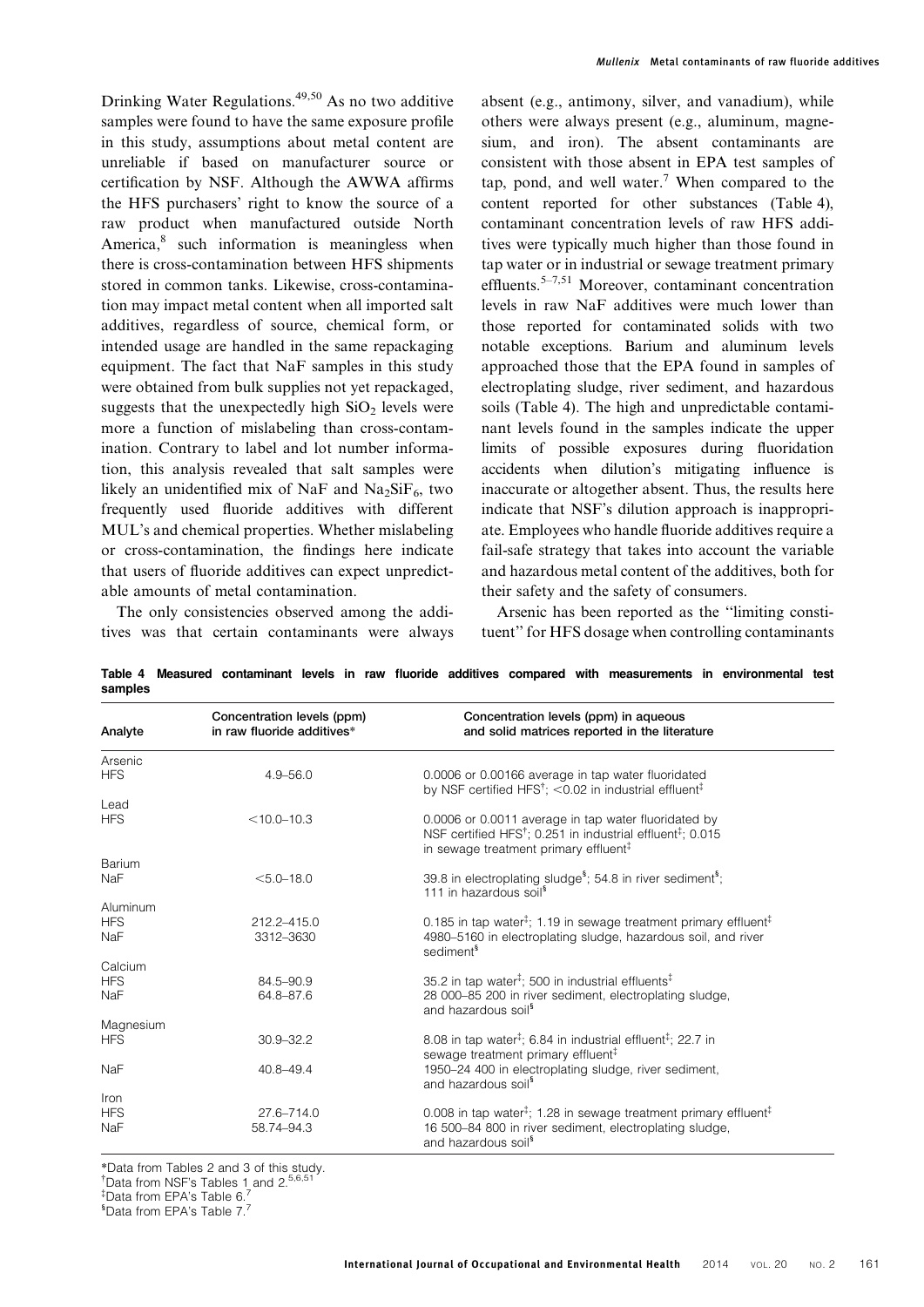in finished drinking water.<sup>36</sup> The range of arsenic levels found in raw HFS samples was 4.9–56 ppm, similar to previous research analyzing raw HFS additives (9.4– 58.5<sup>52</sup> and 28–60 ppm<sup>48</sup>). Dilution reduces the parts per million arsenic levels of raw HFS additives, to parts per billion (µg/l) arsenic levels in finished drinking water, allowing concentrations to meet established enforceable drinking water regulations. The current NSF/ANSI standard for arsenic is 0.001 ppm (1 ppb based on an MCL of 0.010 ppm).  $5,6,49,50$ Table 5 provides the arsenic levels expected in finished drinking water when HFS is used for fluoridation. For example, Weng *et al.* calculated that 60 ppm arsenic in raw HFS additives would contribute 0.245 μg/l arsenic in finished drinking water fluoridated at 1 ppm (Table 5).<sup>48</sup> Using this calculation, the 56.0 ppm arsenic found here in one HFS sample would become  $0.224 \mu$ g/l arsenic in finished drinking water when fluoridated at 1 ppm. As long as dilution is controlled and fluoridation stays at 1 ppm, arsenic levels (0.019– 0.245 ppb in Table 5) in finished drinking water stay below the 1 ppb Standard 60 level. However, during fluoride overfeeds only the HFS additives with the lowest arsenic levels  $(4.9 \mu g/l)$  in Table 5) can produce drinking water where arsenic meets the Standard 60 level of 1 ppb. Moreover, fluoride non-overfeeds risk exceeding the Standard 60 level of 1 ppb arsenic when HFS additives contain high levels of arsenic (56.0– 60  $\mu$ g/l). The risk is even greater when there are multiple sources (e.g., natural erosion or non-fluoride water treatment chemicals) contributing arsenic to finished drinking water. Water treatment chemicals other than fluoride additives can contribute up to 0.061  $\mu$ g arsenic/l of finished drinking water.<sup>48</sup> Combine this  $0.061 \mu g/l$  arsenic with the 0.956 or  $0.873$   $\mu$ g/l arsenic contributed by fluoride additives (raw additives containing 56 or 60 ppm arsenic; Table 5), and the total either exceeds the 1 ppb standard or comes close enough that there is no allowance for input from natural sources. Fluoride, but

not arsenic, is typically monitored daily when treated water enters the water delivery system. In contrast, arsenic levels are only checked quarterly or annually, depending on individual facility protocols. While HFS related non-overfeeds mean that fluoride levels are below the 4 ppm MCL/MCLG standard, it does not necessarily mean that arsenic is below the 1 ppb standard, or that arsenic is even the highest concentration contaminant of concern. The low arsenic HFS additive identified in this study (4.9 ppm arsenic) also contained 10.3 ppm lead (current NSF/ANSI standard=0.0015 ppm;  $MCL=0.015$  ppm). The NaF additives contained neither arsenic nor lead, but did contain up to 18.0 ppm barium (current NSF/ANSI standard=0.2 ppm; MCL=2 ppm).<sup>5,6,49,50</sup> Therefore, the use of arsenic as the ''limiting constituent'' may not be appropriate.

The arsenic, lead, and barium content of raw fluoride additives pit health risks against technological feasibility and drinking water regulations. For these contaminants, standards are based on health concerns, technology, and  $cost^{49,50}$  Technological allowances are for geogenic sources that contribute substantially to source water contamination. In short, standards are relaxed to allow for arsenic, lead, and barium to be introduced into drinking water via erosion of natural deposits.49,50 When present in fluoride additives, these contaminants are added to natural sources of contaminants, complicating control over site-specific erosion problems and in turn the estimation of total contaminant exposure. Without such allowances, the standards would be solely health-based and provide margins of safety adequate to protect against adverse health effects. Such health-based standards are the EPA's Maximum Contaminant Level Goals (MCLG's), which are set at 0 ppm for arsenic and lead, and 2 ppm for barium.<sup>49,50</sup> The 0 ppm MCLG for arsenic was established because arsenic exposure is associated with skin and cardiovascular damage, lung cancer,

Table 5 Raw HFS additive arsenic content converted to concentration levels expected in finished drinking water with fluoridation at desired (1 ppm), non-overfeed (3.9 ppm), and overfeed (24–200 ppm) dilutions

|                                                                | Finished drinking water – calculated estimate* of arsenic concentrations<br>$(\mu q)$ during desired, non-overfeed, and overfeed fluoride situations |                                     |                                         |  |  |  |  |  |
|----------------------------------------------------------------|------------------------------------------------------------------------------------------------------------------------------------------------------|-------------------------------------|-----------------------------------------|--|--|--|--|--|
| Raw HFS additives -<br>analytical results for<br>arsenic (ppm) | Desired<br>F-level 1.0 ppm                                                                                                                           | Non-overfeed<br>F-level 3.9 ppm $3$ | Overfeed<br>F-level 24 ppm <sup>3</sup> |  |  |  |  |  |
| $56.0^{\dagger}$                                               | 0.224                                                                                                                                                | 0.873                               | 5.38                                    |  |  |  |  |  |
| $34.0^{\dagger}$                                               | 0.136                                                                                                                                                | 0.530                               | 3.26                                    |  |  |  |  |  |
| $4.9^{\dagger}$                                                | 0.019                                                                                                                                                | 0.076                               | 0.470                                   |  |  |  |  |  |
| 60 <sup>II</sup>                                               | $0.245$ <sup>1</sup>                                                                                                                                 | 0.956                               | 5.88                                    |  |  |  |  |  |
| 28 <sup>1</sup>                                                | $0.114$ <sup>1</sup>                                                                                                                                 | 0.446                               | 2.75                                    |  |  |  |  |  |

\*Calculation method of Weng et al.<sup>48</sup>

{ HFS solution designated as 24.0%.

*I*Fluoride non-overfeed range=1.2-4.0 mg/l.

<sup>‡</sup>Fluoride non-overfeed range=1.2–4.0 mg/l.<br><sup>§</sup>Reported accidental fluoride overfeed level.<sup>13</sup>

**Experies assessments are respectively.** The ported HFS analytical result for arsenic<sup>48</sup> (24.5% HFS solution).

<sup>1</sup>Reported finished drinking water arsenic level.<sup>48</sup>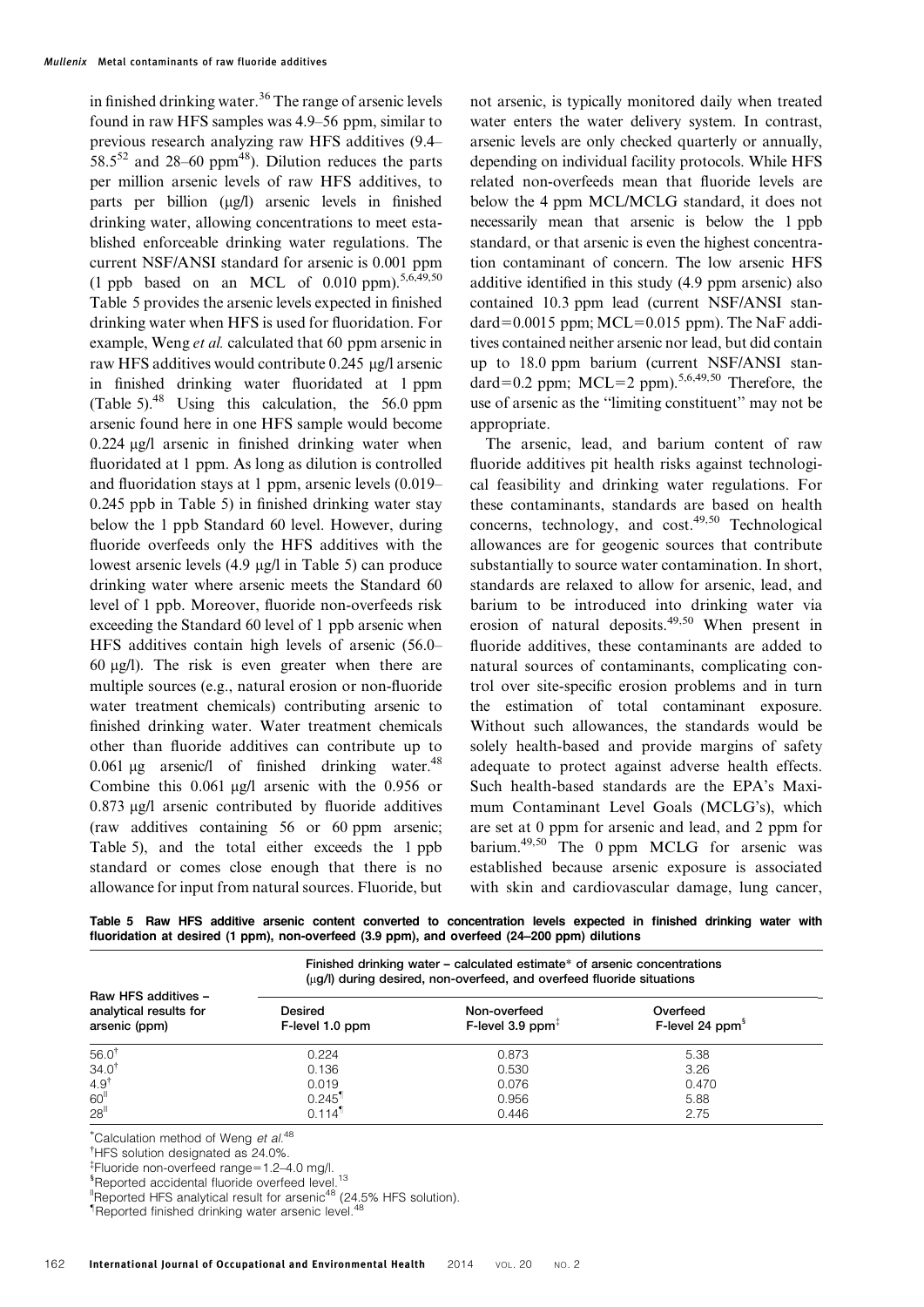and bladder cancer. Similarly, the 0 ppm MCLG was established for lead because lead exposure can cause physical and mental developmental delays, attention and learning deficit disorders, kidney damage and hypertension. The 2 ppm MCLG for barium was created because of its hypertensive effects. The MCLG of zero indicates that any amount of lead or arsenic in drinking water, whether derived from natural or artificial sources, poses a risk to human health.

While it is known that arsenic in HFS increases the numbers of lung and bladder cancers in the United States,  $53$  no consideration has been given to the arsenic and lead levels in HFS overfeeds and nonoverfeeds. Non-overfeeds are a particularly insidious exposure since they are unreported for months and total contaminant contribution is ignored. As water operators continue to focus only on desired fluoride levels (1 ppm), health consequences will be systematically underestimated and potential carcinogens may enter into the public water system.

The high levels of aluminum in raw fluoride additives raise questions about the adequacy of current drinking water regulations. Along with calcium, iron, and magnesium, aluminum is regulated under the National Secondary Drinking Water Regulations as a technical and a esthetic nuisance, not as a risk to human health. $49,50$  Some nuisance contaminants are considered essential and possibly protective against cardiovascular and cerebrovascular mortality.<sup>54,55</sup> In drinking water, aluminum and iron can cause undesirable color, tastes, and/or odors, but neither has an enforceable MCL for health-based concerns. Federal regulations do not require state health agencies and public water systems to monitor aluminum levels in water supplies, and aluminum levels are not determined when an NSF certified fluoride additive is dosed into water at a MUL.<sup>5,6,49,50</sup> Aluminum is not a limiting constituent for any water treatment chemical and is only restricted when an aluminum-based flocculant is used to remove naturally occurring excess fluoride and/or unwanted color and turbidity from water supplies.<sup>36,56,57</sup> After this removal process, residual aluminum levels should not exceed 0.2 ppm. This concentrations is low enough that drinking water contributes a much smaller proportion of the lifetime burden of aluminum than food.49,50,58,59 However, this flocculation limit does not relate to the later process of fluoridation, which is the last step in water treatment before drinking water is delivered. It is assumed that NaF additives contain only small amounts of aluminum.<sup>60</sup> This is not a safe assumption given the 212–415 ppm aluminum found in the HFS samples and the near electroplating sludge levels (3312–3630 ppm) found in the NaF samples (Table 4). Findings from this study indicate that

fluoride additives deliver a larger proportion of the daily aluminum intake than previously realized, and unknown concentrations of aluminum fluoride complexes are reaching consumers via fluoridation.

Concerns that aluminum in drinking water threatens health are countered by claims of low toxic potential due to poor gastrointestinal  $(GI)$  absorption.<sup>61</sup> The level of alumino-hydroxide complexes in city water supplies  $(21.8 \pm 10 \text{ µg/l}^{58})$  seems trivial compared to the 400 mg of aluminum hydroxide found in one over the counter antacid tablet. However, this comparison is misleading. Although only a small portion of the antacid aluminum gets absorbed, it is enough to accumulate and cause premature osteoporosis, encephalopathy, and proximal myopathy during renal insufficiency.62 Manufacturers of antacids counterbalance aluminum with magnesium hydroxide in order to cancel the adverse effects the two metals have on the bowel.<sup>62</sup> Furthermore, patients are warned not to take antacids concomitantly with certain medications because aluminum hinders essential drug absorption by forming Al-drug insoluble complexes. $62$  This exceptional binding strength is why aluminum is no longer used as a phosphate binder to treat renal osteodystrophy. It promotes adynamic bone disease (low bone turnover), anemia, myopathy, and dementia. $^{63}$  In short, aluminum exposure via antacids is not comparable to exposure from drinking water. Antacids contain aluminum in the hydroxide form. Aluminum in food additives is usually in the form of a sulfate, silicate, or phosphate,  $64$  and human absorption of aluminum sulfates and silicates is largely unknown, while that of relatively insoluble aluminum phosphates depends upon the amounts consumed.<sup>65</sup> Gastrointestinal absorption of aluminum varies by quantity and chemical form.66,67 Drinking water contains multiple forms of aluminum, including aluminum–fluoride complexes, which are readily absorbed in the GI tract and cross the blood–brain barrier.<sup>32,68,69</sup> It is the aluminum–fluoride complex form that has the greatest potential for biological impact, where toxicity stems from mimicking gamma-phosphate, altering enzyme activity and activating guanine nucleotide-binding proteins (G-proteins), which are integral to endocrine and nervous system functions. $60,70-78$  Al–fluoride complexes have been shown to be markedly more toxic than fluoride alone regarding deposition of aluminum in the brain and kidney and cerebrovascular and neuronal integrity.32 The much greater biological impact of the Al–fluoride complex, or fluoride coexisting with aluminum or beryllium, constitutes a threat to human health no longer dismissible on the basis of poor GI absorption.

Contaminant interactions should be considered in determining drinking water regulations. The finding of high aluminum levels in raw fluoride samples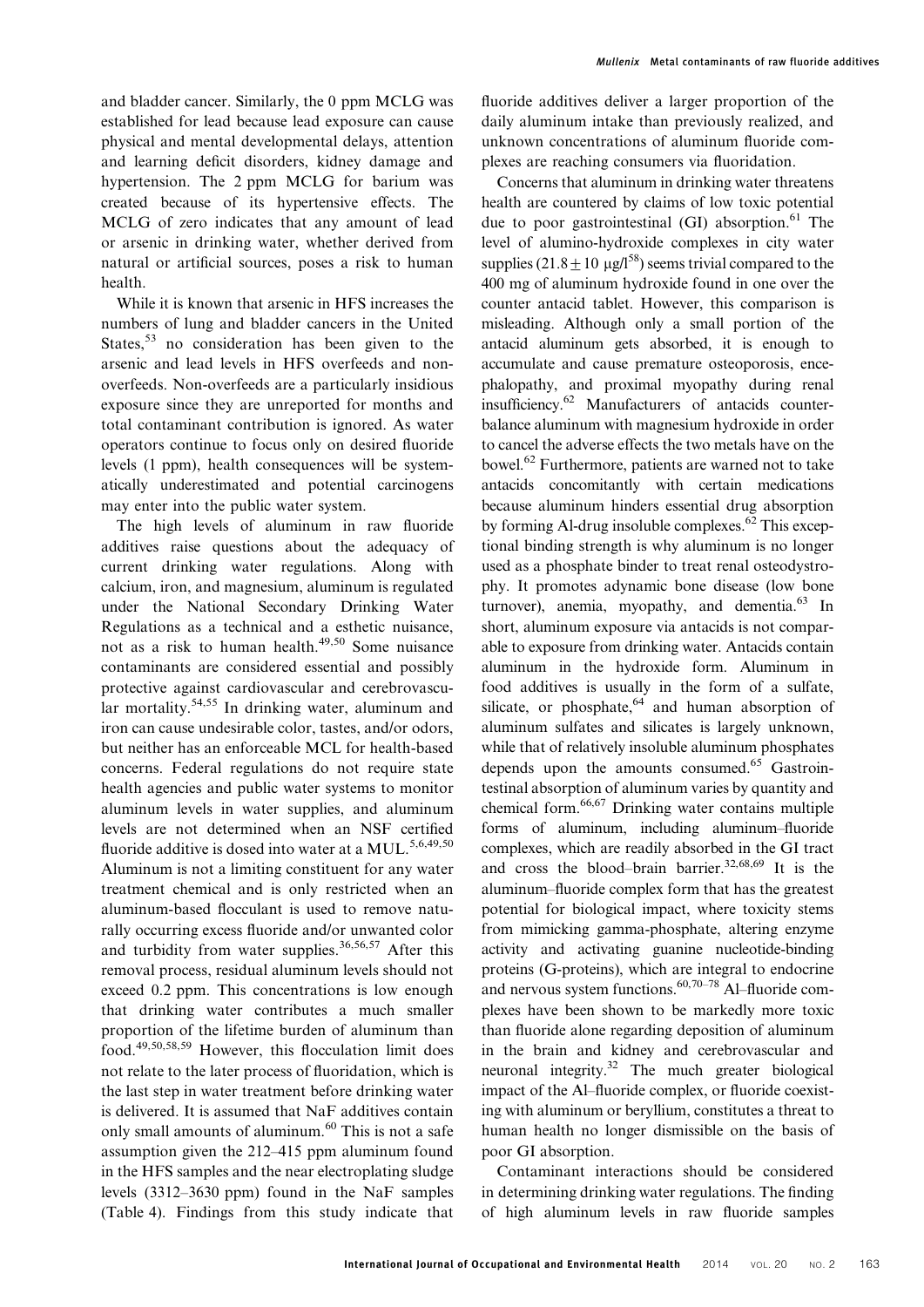underscores the inadequacy of regulations based on SPAC limits. There is no justification for the disparate limits, 0.2 ppm for aluminum and 1.2 ppm for fluoride, especially when the greatest toxic concern is the Al–fluoride complex. To build in a margin of safety, other contaminants have limits that are onetenth their MCL. In contrast, the 1.2 ppm fluoride limit is less than one-third its MCL, providing no margin of safety to cover the potential toxicity of Al– fluoride complexes. While prior studies have investigated the potential link between Alzheimer's disease and aluminum in drinking water at levels as low as 0.1–0.2 ppm,<sup>79–82</sup> it may be more important to investigate the association between Alzheimer's and levels of Al–fluoride complexes.

While many variables influence Al–fluoride complex formation, control over the formation starts with the disclosure of aluminum content in raw fluoride additives. When aluminum is only regulated as a water quality nuisance, only fluoride is considered for its potential health effects. Too narrow a focus on fluoride artificially limits populations at risk to those with compromised fluoride excretion (renal insufficiency), excluding those with higher than normal aluminum absorption (e.g., the elderly, Alzheimer and Down's syndrome patients $83,84$ ). This shortsighted exclusion is avoidable if drinking water regulations addressed exposures to Al–fluoride complexes in addition to individual aluminum or fluoride levels.

In summary, raw fluoride additives contain significant levels of arsenic, lead, barium, and aluminum not addressed by current regulations with health-based standards. These raw product levels establish the upper limits of exposure in the event of fluoride overfeeds, non-overfeeds, and industrial accidents. Although the findings of this study are limited by small numbers of samples and manufacturing sources, they highlight flaws in the quality control of NSF certification. Controlled dilution procedures needed to meet NSF/ANSI standards camouflage the fact that metal contaminants are being removed from water sources only to be returned to finished water supplies via fluoridation. The use of fluoride additives assures that some risk is passed to the consumer, especially with regard to arsenic, lead, and non-overfeed levels of fluoride (1.2–4 ppm) that can persist undisclosed up to a year. Since January 2011, there has been a proposed recommendation to lower the optimum fluoridation level to 0.7 ppm. This proposal remains without regulatory standing and has been ignored. Considering this study's findings, the following recommendations outline controls needed to fill the gaps in current regulations:

1. All metal contaminants with concentrations that reach or exceed MDL's of analytical instrumentation should be identified per batch shipment, regardless of source, before being used as a treatment chemical in public water supplies. Records of actual contaminant concentrations should be kept and made available to the public on request and to first responders during accidental spills.

- 2. Fluoridation levels should not exceed 0.4 ppm (one-tenth the fluoride MCL) in order to provide a margin of safety for interacting contaminants. Fluoridation above 0.4 ppm should not be attempted unless the aluminum and beryllium in raw additives are at levels below MDL's.
- 3. Raw additives with low arsenic, lead, and barium levels should be used when source waters contain these contaminants in naturally high concentrations. If such additives are unobtainable, the use of fluoride additives should be discontinued.
- 4. In conjunction with the use of fluoride additives, aluminum should have an established MCL and be regulated under the National Primary Drinking Water Regulations.

There must be a concerted effort to improve transparency with respect to the contaminant content of raw fluoride additives. Adopting the above recommendations would be a major step in alleviating the growing concerns for safety.

#### Disclaimer statements

Contributors No contributors/guarantor to declare.

Funding Supported in part by the Fluoride Toxicity Research Collaborative of Second Look.

Conflicts of interest The author has no conflicts-ofinterest to declare.

Ethics approval Not applicable.

#### Acknowledgments

The author thanks the Town of Selmer, Tennessee for providing one of the fluoride additives that was analyzed in this study.

#### References

- 1 Mortvedt JJ. Heavy metal contaminants in inorganic and organic fertilizers. Fertil Res. 1996;43:55–61.
- 2 Mortvedt JJ, Beaton JD. Heavy metal and radionuclide contaminants in phosphate fertilizers. In: Tiessen H, editor. Phosphorus in the global environment. New York: John Wiley and Sons Ltd.; 1995. p. 93–106.
- 3 Dissanayake CB, Chandrajith R. Phosphate mineral fertilizers, trace metals and human health. J Natl Sci Found Sri Lanka. 2009;37:153–65.
	- 4 Mortvedt JJ, Giordano PM. Crop uptake of heavy-metal contaminants in fertilizers. In: Drucker H, Wildung RE, editors. Biological implications of heavy metals in the environment. Conf.-750929, Tennessee: ERDA; 1977. p. 402–16.
	- 5 National Sanitation Foundation International. NSF Fact Sheet on Fluoridation Chemicals. Available from: www.nsf.org/ business/water\_distribution/pdf/NSF\_Fact\_Sheet.pdf (accessed 2012 June).
	- 6 National Sanitation Foundation International. NSF Fact Sheet on Fluoridation Chemicals. Available from: www.nsf.org/ newsroom\_pdf/NSF\_Fact\_Sheet\_on\_Fluoridation.pdf (accessed 2013 February).
	- 7 US Environmental Protection Agency. Determination of metals and trace elements in water and wastes by inductively coupled plasma-atomic emission spectrometry. Revision 4.4 EMMC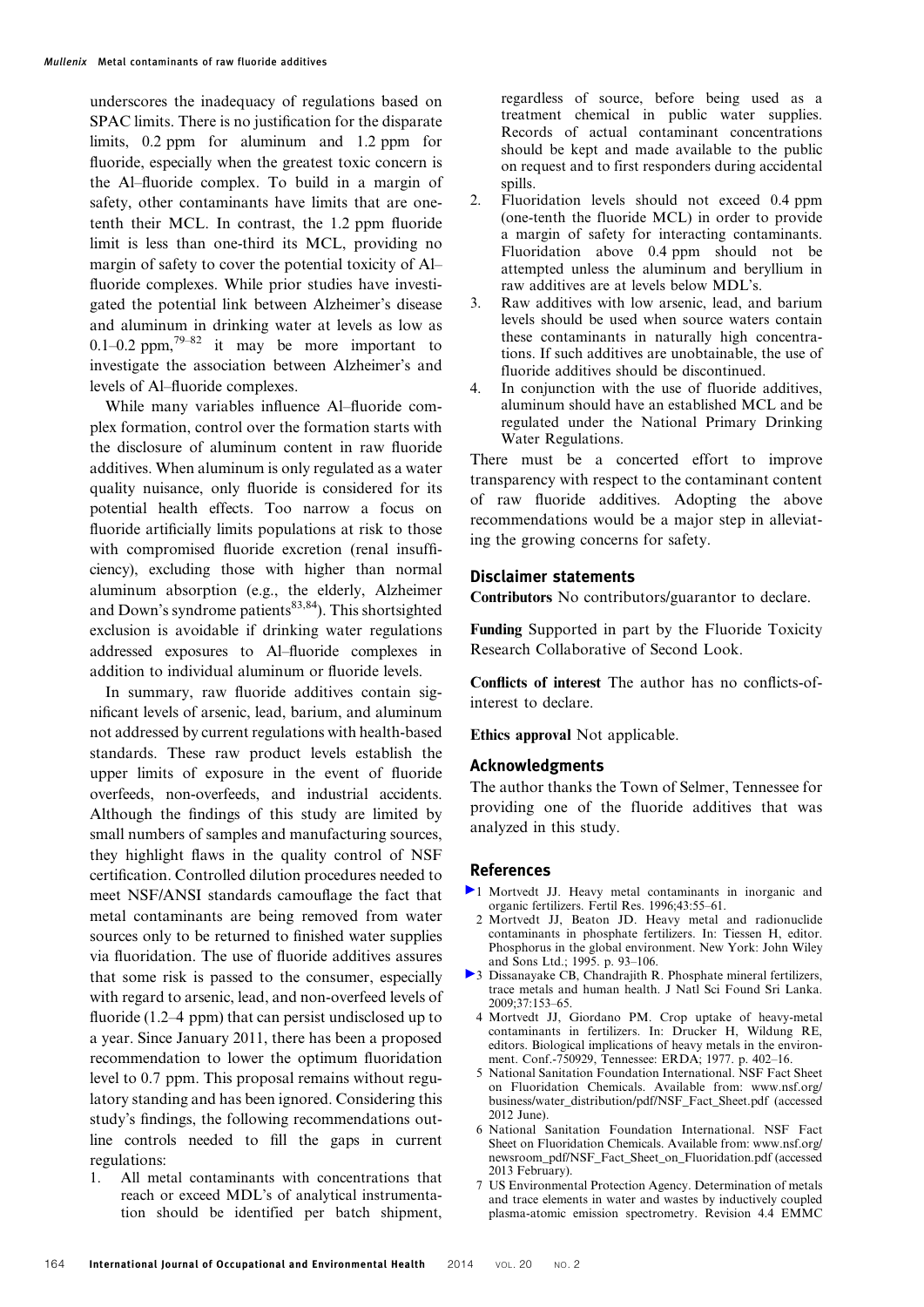- 8 American Water Works Association. AWWA standard for fluorosilicic acid, ANSI/AWWA B703-11; 2011.
- 9 Reeves TG. Water Fluoridation. A Manual for Engineers and Technicians. Atlanta, US Department of Health & Human Services, Public Health Service, CDC, 1986.
- 10 American Water Works Association. Fluoride overfeed can have serious consequences. Opflow; 1993;19:5.
- 11 Carton R. Middletown Maryland latest city to receive toxic spill of fluoride in their drinking water. Townsend Letter for Doctors, October, 1994.
- 12 Washington R. Norfolk could teach Wakefield about posting water alerts. Boston Herald, 9 August 2000.
- 13 Foskett SH. Marlboro water flooded with fluoride. Worcester Telegram and Gazette, 25 October 2003.
- 14 Detroit Now-WXYZ-TV. Spilled acid concerns residents in Macomb County, 29 July 2002.
- 15 Russell K. Fluoride suspected as 23 in Dublin grow ill. Contra Costa Times, 5 June 2002.
- 16 The Oregonian. Partially treated sewage enters Coos Bay waters. 3 October 2000.
- 17 Hardin J. Water plant loses fluoride. Post and Courier, 4 August 2000.
- 18 Griner D. Spill call delayed 2 hours. The Journal Gazette, 22 February 2001.
- 19 Donovan P. Update: three people treated for injuries following chemical leak. St. Louis, MO: KSDK; 2009.
- 20 Rizzo R. Hazmat teams rush to fluoride spill in Parleys Creek. The Salt Lake Tribune, 31 August 2007.
- 21 WQAD News. Hazmat crews respond to chemical spill at Rock Island water treatment plant. 24 March 2011.
- 22 National Response Center. Incident Summary Reports 723353; 709565; 632081; 627070; 594739; 590129; 571290; 562139; 552909; 549345; 537343 and 525003. Available from: www.nrc.uscg.mil/pls/apex/f?p=109:1; 2000–2004.
- 23 Gessner BD, Beller M, Middaugh JP, Whitford GM. Acute fluoride poisoning from a public water system. N Engl J Med.  $1994.330.95-9$
- 24 Petersen LR, Denis D, Brown D, Hadler JL, Helgerson SD. Community health effects of a municipal water supply hyperfluoridation accident. Am J Public Health. 1988;78:711-3.
- 25 Sidhu KS, Kimmer RO. Fluoride overfeed at a well site near an elementary school in Michigan. J Environ Health. 2002;65: 16–21.
- 26 Penman AD, Brackin BT, Embrey R. Outbreak of acute fluoride poisoning caused by a fluoride overfeed, Mississippi, 1993. Public Health Rep. 1997;112:403–9.
	- 27 Waterwatch of Utah. Elective water additive.  $H_2SiF_6-Na_2SiF_6$ -NaF. Risks and Liabilities. Homeland Security and Source Water Protection. Case Study, Fluoride Spill Mt. Dell Reservoir-Parley's Canyon. 31 August 2007.
	- 28 Doull J. Factors influencing toxicology. In: Casarett LJ, Doull J, editors. Toxicology. The basic science of poisons. New York: Macmillan Publishing Co.; 1975. p. 133–47.
	- 29 Agency for Toxic Substances and Disease Registry (ATSDR). Interaction profile for arsenic, cadmium, chromium and lead. Atlanta, GA: U. S. Department of Health and Human Services, Public Health Service; 2004.
	- 30 Stokinger HE, Ashenburg NJ, DeVoldre J, Scott JK, Smith FA. The enhancing effect of the inhalation of hydrogen fluoride vapor on beryllium sulfate poisoning in animals. University of Rochester Atomic Energy Project, Contract W-7401-eng-49, 4 April 1949.
- 31 Eisenbud M. (Brush Beryllium Company-Luckey Experience). Memorandum to W. B. Harris regarding acute beryllium toxicity. 27 February 1961. (Germantown DOE History Archive.)
- 32 Varner JA, Jensen KF, Horvath W, Isaacson RL. Chronic administration of aluminum-fluoride or sodium-fluoride to rats in drinking water: alterations in neuronal and cerebrovascular integrity. Brain Res. 1998;784:284–98.
- 33 Sternweis PC, Gilman AG. Aluminum: a requirement for activation of the regulatory component of adenylate cyclase by fluoride. Proc Natl Acad Sci USA. 1982;79:4888-91.
- 34 Kirk KL. Biochemistry of inorganic fluoride. In: Biochemistry of the elemental halogens and inorganic halides. New York: Plenum Press; 1991. p. 19–68.
- 35 Isaacson RL, Varner JA, Jensen KF. Toxin-induced blood vessel inclusions caused by the chronic administration of aluminum and sodium fluoride and their implications for

dementia. Neuroprotective Agents. Ann N Y Acad Sci. 1997;825:152–66.

- 36 Brown RA, Cornwell DA, MacPhee MJ. Trace contaminants in water treatment chemicals: sources and fate. J AWWA. 2004;96:111–25.
	- 37 American Conference of Governmental Industrial Hygienists. Hydrogen fluoride. Cincinnati, OH: ACGIH; 2005.
	- 38 Kharasch ED. Sevoflurane: the challenges of safe formulation. APSF Newsl. 2007;48:55.
- 39 O'Neill B, Hafiz MA, DeBeer DA. Corrosion of Penlon sevoflurane vaporizers. Anesthesia. 2007;62:421.
- 40 Saltarelli M. Abbott addresses sevoflurane formulation. APSF Newsl. 2007;21:86.
- 41 Kharasch ED, Subbarao GN, Cromack KR, Stephens DA, Saltarelli MD. Sevoflurane formulation water content influences degradation by Lewis Acids in vaporizers. Anesth Analg. 2009;108:1796–802.
- ▶ 42 Raloff J. Drugged waters. Does it matter that pharmaceuticals are turning up in water supplies? Sci News. 1998;153:187–9.
- 43 Fick, J, Soderstrom H, Lindberg RH, Phan C, Tysklind M, Larsson DGJ. Contamination of surface, ground, and drinking water from pharmaceutical production. Environ Toxicol Chem. 2009;28:2522–7.
	- 44 Hodge HC, Smith FA. Biological properties of inorganic fluorides. In: Simons JH, editor. Fluorine chemistry. New York: Academic Press; 1965. p. 41.
	- 45 Gosselin RE, Hodge HC, Smith RP, Gleason MN. Ingredients index. In: Clinical toxicology of commercial products. Acute poisoning, 4th edn. Baltimore: Williams and Wilkins Co; 1976. p. 78.
	- 46 Simonin P, Pierron A. Toxicite brute des derives fluores. C R Seances Soc Biol Ses Fil. 1937;124:133–4.
	- 47 Utah State Legislature. Utah House Bill HB 72: Safe Drinking Water Disclosure Act. Available from: http://openstates.org/ut/ bills/2013/HB72/documents/UTD00025488/; 2013
	- 48 Weng C-N, Smith DB, Huntley GM. Treatment chemicals contribute to arsenic levels. Opflow. 2000;10:6–7.
	- 49 US Environmental Protection Agency. Water: drinking water contaminants. Available from: water.epa.gov/drink/contaminants/index.cfm. EPA 816-F-09-0004 (accessed 2009 May).
	- 50 US Environmental Protection Agency. 2012 Edition of the Drinking Water Standards and Health Advisories. Washington, DC: US Environmental Protection Agency, Office of Water, EPA 822-S-12-001, 2012. Available from: http://water.epa.gov/ drink/standards/hascience.cfm http://water.epa.gov/action/advisories/drinking/upload/dwstandards2012.pdf
- 51 Hazan S (NSF International, Drinking Water Additives Certification Program). Letter to Ken Calvert, Chairman Subcommittee on Energy and the Environment, Committee on Science, US House of Representatives, 7 July 2000.
- 52 Casale R. Improving chemical handling procedures can help reduce associated treatment problems. J AWWA. 2001;93:95– 106.
- 53 Hirzy JW, Carton RJ, Bonanni CD, Montanero CM, Nagle MF. Comparison of hydrofluorosilicic acid and pharmaceutical sodium fluoride as fluoridating agents-A cost-benefit analysis. Environ Sci Policy. 2013;29:81–6. [In Press Corrigendum. Environ Sci Policy. 2013, Available form: http://dx.doi.org/10/ 1016/j.envsci.2013.11.002].
- 54 Ferrandiz J, Abellan JJ, Gomez-Rubio V, Lopez-Quilez A, Sanmartin P, Abellan C, et al. Spatial analysis of the relationship between mortality from cardiovascular and cerebrovascular disease and drinking water hardness. Environ Health Perspect. 2004;112:1037–44.
- 55 Rubenowitz E, Molin I, Axelsson G, Rylander R. Magnesium in drinking water in relation to morbidity and mortality from acute myocardial infarction. Epidemiology. 2000;11:416–21.
- 56 Bratby J. Coagulation and flocculation in water and wastewater treatment, 2nd edn. London: IWA Publishing; 2006.
- 57 Jekel MR, Heinzmann B. Residual aluminum in drinking-water treatment. JWSRT Aqua. 1989;38:281–8.
- 58 Driscoll CT, Letterman RD. Chemistry and fate of Al(III) in treated drinking water. J Environ Eng. 1988;114:21-37.
- 59 Rogers MAM, Simon DG. A preliminary study of dietary aluminium intake and risk of Alzheimer's disease. Age Ageing. 1999;28:205–9.
- 60 Li L. The biochemistry and physiology of metallic fluoride: action, mechanism, and implications. Crit Rev Oral Biol Med. 2003;14:100–14.
- 61 Hunter Water. Fact Sheet. Drinking water: alum in water treatment. Available from: www.hunterwater.com.au/Resources/